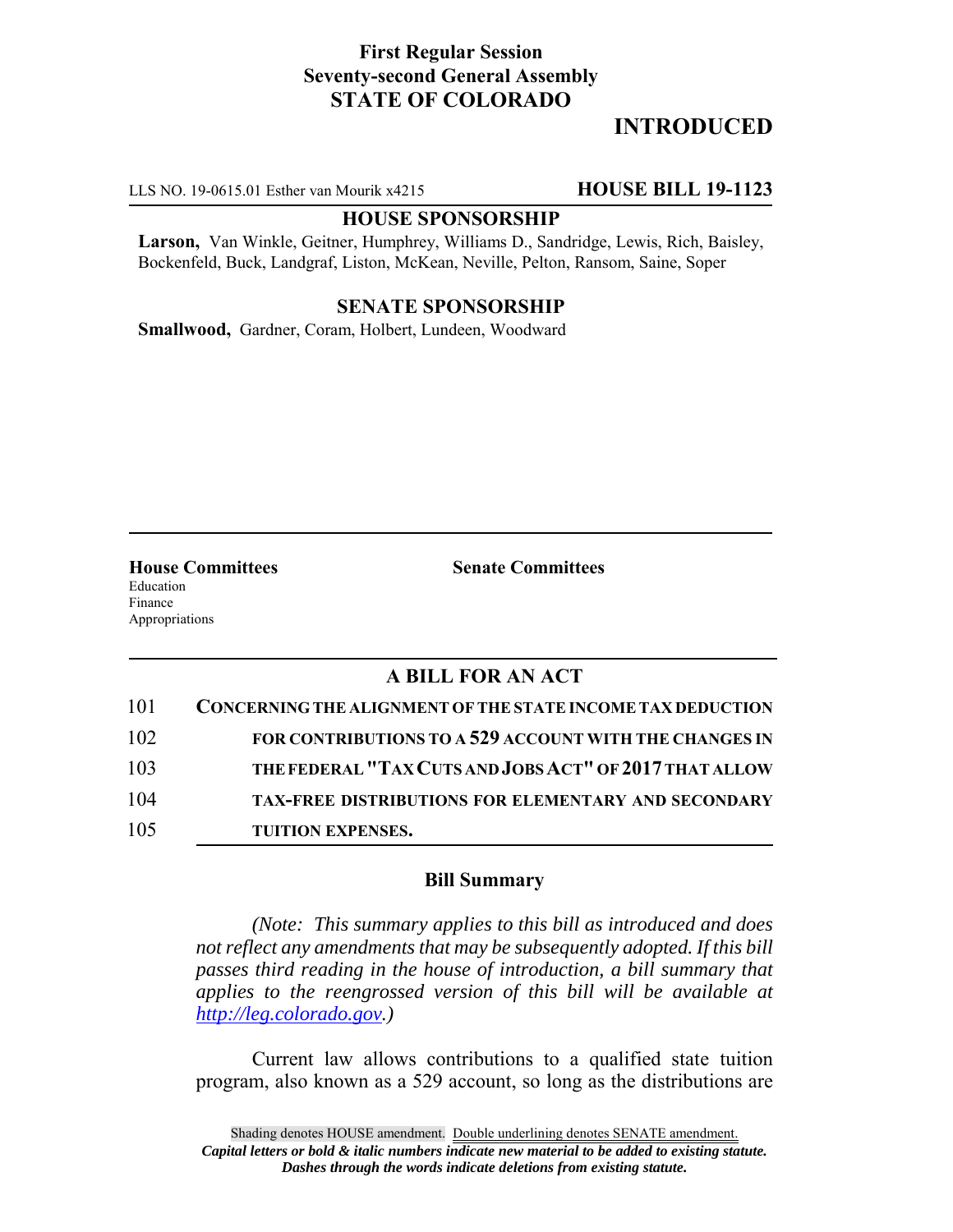used for qualified higher education expenses, with some exceptions, but not for elementary and secondary tuition expenses. The federal "Tax Cuts and Jobs Act", which became law in December 2017, added distributions for tuition expenses in connection with enrollment or attendance at an elementary or secondary public, private, or religious school as qualified distributions thereby allowing, on the federal level, income tax-free distributions for certain elementary and secondary education expenses in addition to already authorized income tax-free distributions for higher education expenses.

The bill makes similar changes to Colorado law to allow a deduction for contributions to qualified state tuition programs for tuition expenses in connection with enrollment or attendance at an elementary or secondary public, private, or religious school and designating such expenses as qualified distributions, which ensures that a taxpayer does not encounter tax recapture of any claimed deductions when such contributions are distributed for tuition expenses in connection with enrollment or attendance at an elementary or secondary public, private, or religious school.

1 *Be it enacted by the General Assembly of the State of Colorado:*

2 **SECTION 1.** In Colorado Revised Statutes, 39-22-104, **amend** 3 (4)(i)(III) and (4)(i)(IV) as follows:

4 **39-22-104. Income tax imposed on individuals, estates, and** 5 **trusts - single rate - legislative declaration - definitions - repeal.** 6 (4) There shall be subtracted from federal taxable income:

 (i) (III) No exclusion shall be allowed pursuant to this paragraph  $(i)$  SUBSECTION (4)(i) to the extent that such payments or contributions are excluded from the taxpayer's federal taxable income for the taxable year. 10 Any exclusion taken under this paragraph  $(i)$  SUBSECTION  $(4)(i)$  shall be subject to recapture in the taxable year or years in which any distribution, refund, or any other withdrawal is made pursuant to an advance payment contract, from a savings trust account, or otherwise in connection with a qualified state tuition program for any reason other than: (A) To pay qualified higher education expenses;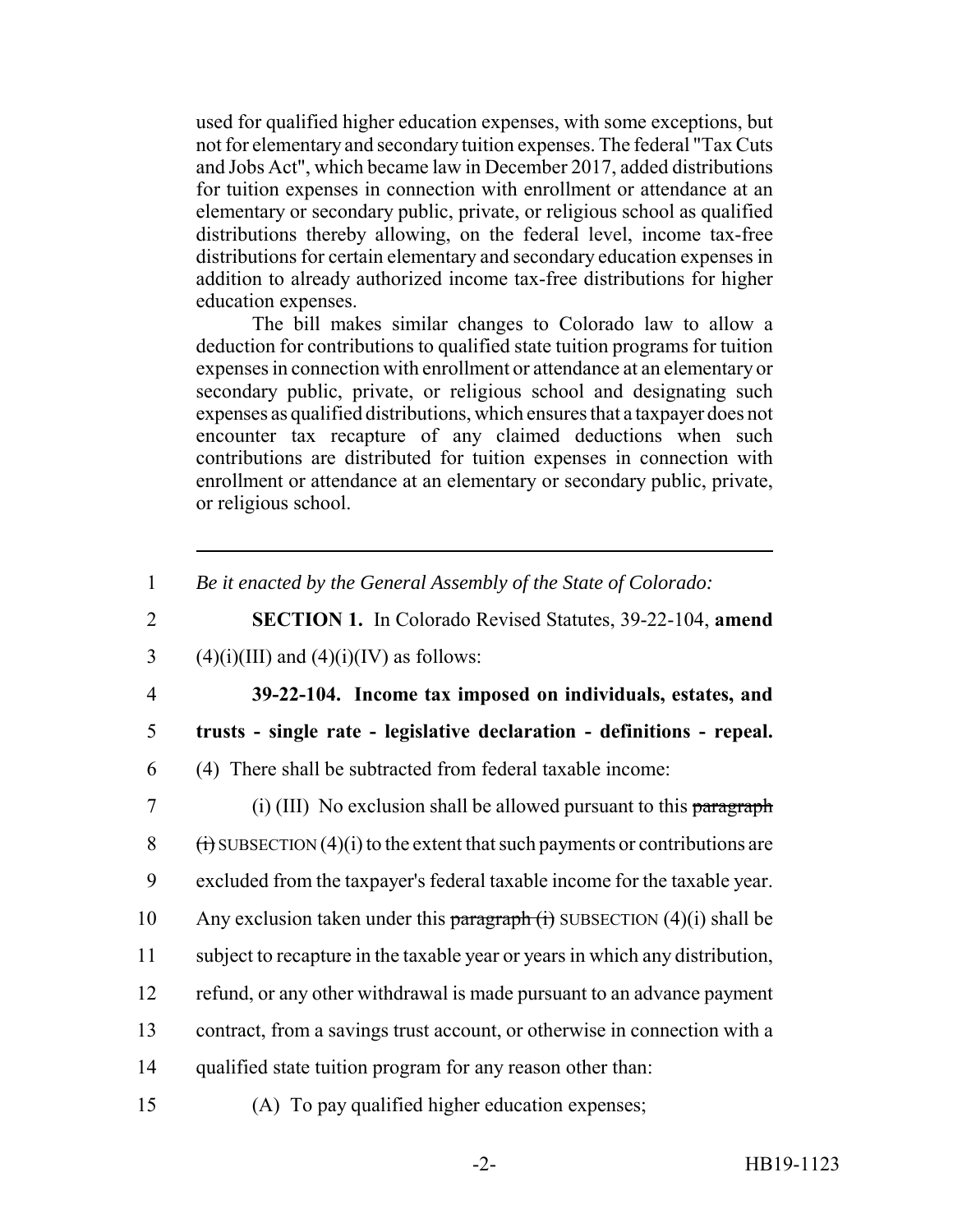1 (B) As a result of the beneficiary's death or disability;  $\sigma$ 

 (C) As a result of receiving a scholarship and as long as the aggregate amount of distributions, refunds, or withdrawals made pursuant 4 to this sub-subparagraph  $(\text{C})$  SUBSECTION  $(4)(i)(III)(C)$  do not exceed the amount of the scholarship provided during such tax year; OR

 (D) TO PAY FOR QUALIFIED ELEMENTARY AND SECONDARY TUITION EXPENSES IN AN AMOUNT NOT TO EXCEED THE DOLLAR AMOUNT 8 LIMITATION SET FORTH IN SECTION 529 (e)(3)(A)(iii) OF THE INTERNAL REVENUE CODE, AS AMENDED.

10 (IV) As used in this paragraph  $(i)$  SUBSECTION  $(4)(i)$ , "designated 11 beneficiary", means a designated beneficiary as defined in section 529 12  $(e)(1)$  of the internal revenue code, "qualified state tuition program", means a qualified state tuition program as defined in section 529 (b) of 14 the internal revenue code, and "qualified higher education expenses" 15 means qualified higher education expenses as HAVE THE SAME MEANING 16 AS THOSE TERMS ARE defined in section 529 ( $e$ )(3) of the internal revenue code, AS AMENDED, AND "QUALIFIED ELEMENTARY AND SECONDARY TUITION EXPENSES" MEANS EXPENSES RELATED TO ENROLLMENT OR ATTENDANCE AT AN ELEMENTARY OR SECONDARY PUBLIC, PRIVATE, OR 20 RELIGIOUS SCHOOL AS DESCRIBED IN SECTION 529 (c)(7) OF THE INTERNAL REVENUE CODE, AS AMENDED.

 **SECTION 2. Act subject to petition - effective date.** This act takes effect at 12:01 a.m. on the day following the expiration of the ninety-day period after final adjournment of the general assembly (August 2, 2019, if adjournment sine die is on May 3, 2019); except that, if a referendum petition is filed pursuant to section 1 (3) of article V of the state constitution against this act or an item, section, or part of this act